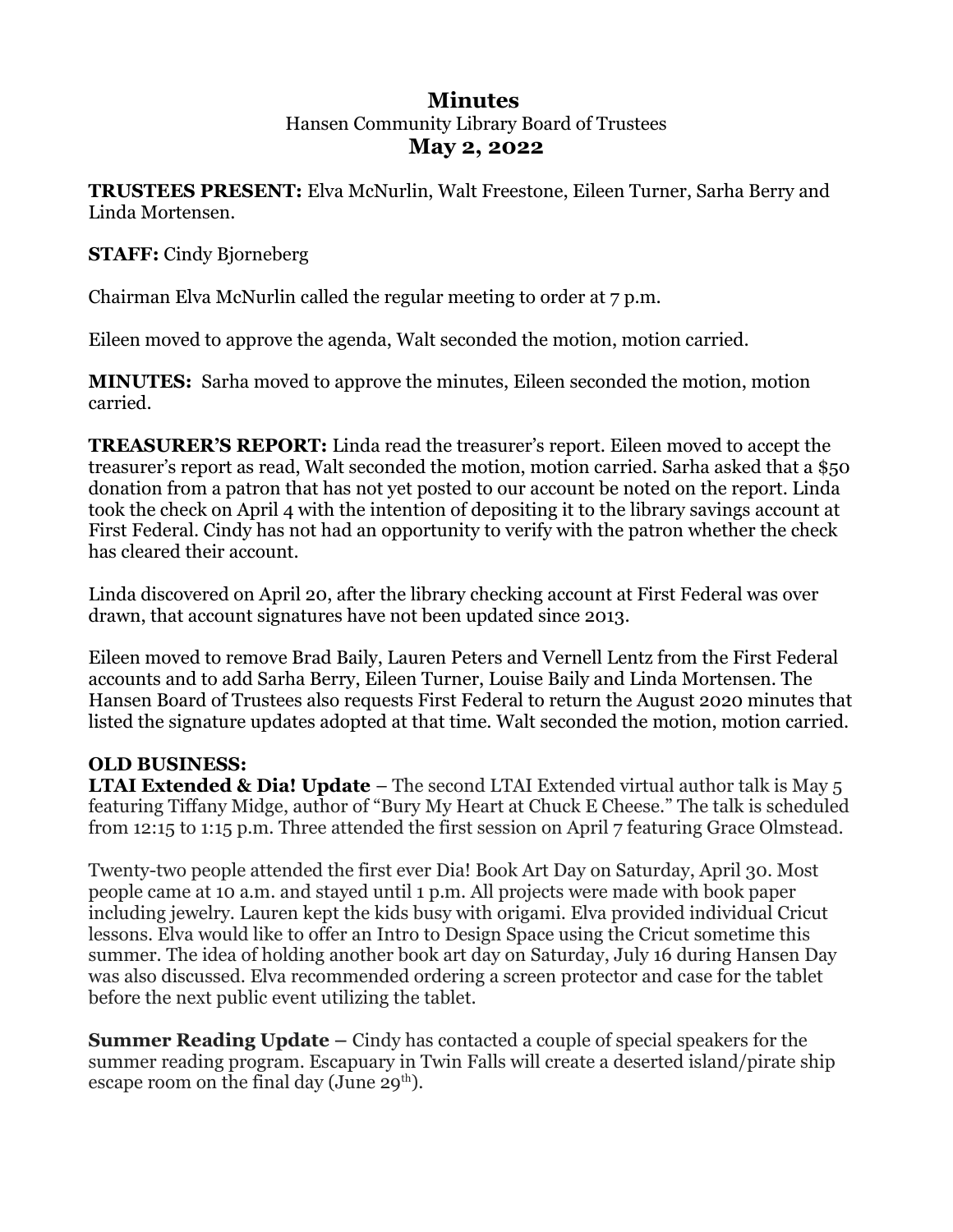**Updated Trustee Map –** Eileen moved to adopt the revised trustee map, Sarha seconded the motion, motion carried.

**Collection Development Policy –** Cindy said that the Idaho Commission for Libraries has scheduled a collection development policy webinar for May 24 and recommended waiting to update the Hansen Free Library District policy until after that webinar. Sarha moved to table the collection development policy updates to a future meeting, Eileen seconded the motion, motion carried.

**Circulation Policy –** Sarha moved to table the circulation policy updates to a future meeting, Walt seconded the motion, motion carried.

## **NEW BUSINESS:**

**Treasurer–** Eileen and Linda recounted the events of April 20, when the library checking account was overdrawn. The bank contacted Louise Baily regarding the insufficient funds, who contacted Eileen, who contacted Linda. When Linda went to the bank, she was told no signatures had been updated since 2013 and she was not on the accounts; therefore she could not transfer money. Linda called Cindy that day to do an electronic transfer from the library's online accounts to cover the overdraft. Sarha mentioned that she and Linda went to First Federal in-person to add Sarha to the account.

Sarha also expressed concern regarding the ICCU accounts because a library trustee who is an ICCU member has an auto loan there and that trustee's account information is appearing on the library's online account statement. She asked if the ICCU account is still needed since the remodel project has been completed.

Elva also expressed concern about First Federal losing the updated signature cards and suggested exploring D.L. Evans in Kimberly. Walt said he would talk to ICCU about how to prevent a trustee's personal bank information from being linked to the library accounts.

**Cash Management Policy review –** Cindy recommended adding a section to the cash management requiring a financial review or audit be conducted after there is a change in the treasurer or director. Walt moved to make that addition to the cash management policy, Eileen seconded the motion, motion carried.

**Audit/financial review –** Cindy has contacted both Mike Burr (CPA) and Tim Stover (attorney) regarding the need to conduct an audit or financial review. Both said that the library board has a fiduciary responsibility to do due diligence to resolve the financial questions raised. Sarha moved to table discussion of an audit or financial review to the June meeting, Walt seconded the motion, motion carried.

**Grass/front lawn –** Eileen planted additional grass seed in the front lawn and covered it with sand. The part of the lawn closest to the flag pole where she was most diligent with the herbicide application will need to be sprayed out and then rototilled before new grass seed is planted. Cindy will ask Bill Denny not to mow the front until the grass is well-established. Eileen donated both the seed and the sand for this project. Thank you!